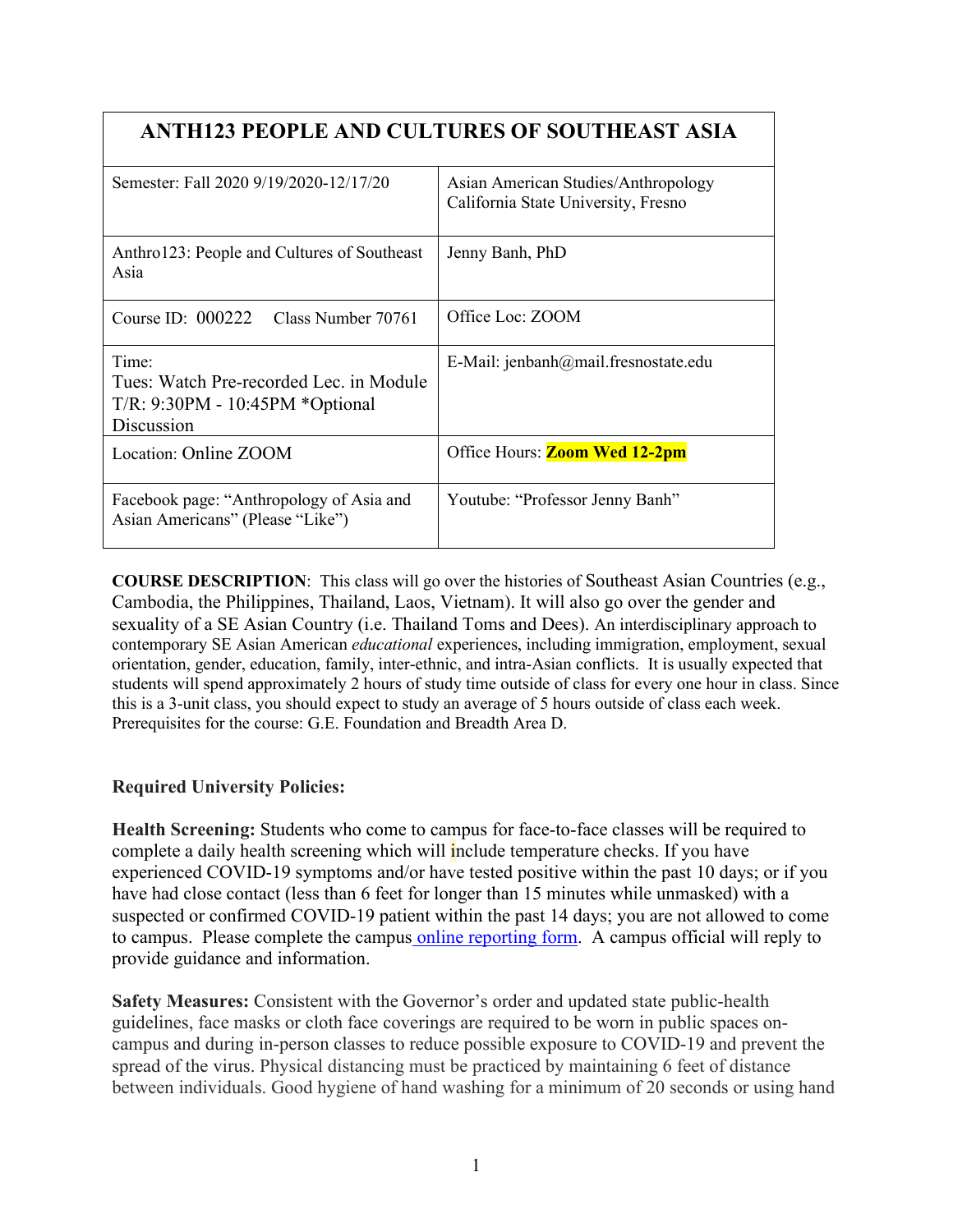sanitizer is required. Please avoid touching your face with unclean hands. Disposable face masks will be provided to anyone who arrives to campus without one.

Please see university website for the most updated information: [www.fresnostate.edu/coronavirus](http://www.fresnostate.edu/coronavirus)

## **Intellectual Property:**

As part of your participation in virtual/online instruction, please remember that the same student conduct rules that are used for in-person classroom instruction also apply for virtual/online classrooms. Students are prohibited from any unauthorized recording, dissemination, or publication of any academic presentation, including any online classroom instruction, for any commercial purpose. In addition, students may not record or use virtual/online instruction in any manner that would violate copyright law. Students are to use all online/virtual instruction exclusively for the educational purpose of the online class in which the instruction is being provided. Students may not re-record any online recordings or post any online recordings on any other format (e.g. , electronic, video, social media, audio recording, web page, internet, hard paper copy, etc.) for any purpose without the explicit written permission of the faculty member providing the instruction. Exceptions for disability-related accommodations will be addressed by Student Disability Services working in conjunction with the student and faculty member

## **REQUIRED COURSE MATERIALS**

1. Southeast Asia Past and Present (2013) by DR Sar Desai Boulder: Westfield Press.

2. Toms and Dees: Transgender Identity and female same sex relationships in Thailand (2004) by Megan Sinnott. University of Hawaii Press

3. Unsettled: Cambodian Refugees in the NYC Hyperghetto (2016) by Eric Tang. Philadelphia, Temple University Press.

## **Recommended:**

4. The Best We Could Do (2017) by Thi Bui. New York, Abrams Comicarts

## **NOTE: ASIAN AMERICAN MINOR**

The Asian American Studies Program offers a MINOR with classes that focuses on the history and contemporary experiences of Asian Americans in the United States. Asian Americans have made tremendous contributions to the Central Valley as innovators, labors and consumers. ASAM minors are well prepared to be culturally competent future teachers, social workers, researchers, professors and police officers. Many of our students have gone onto graduate school. Topics include, but are not limited to, studies of immigration, diaspora, law and legislation, community formation, and civil rights. Asian American Studies offers insight into not only Asian American experiences, but also the experience of all communities who have experienced immigration and acculturation in America and into the very core of the U.S. nationstate itself.

A major or minor in Asian American Studies offers students excellent preparation for many careers, such as journalism, law, public policy, public health and medicine, teaching, social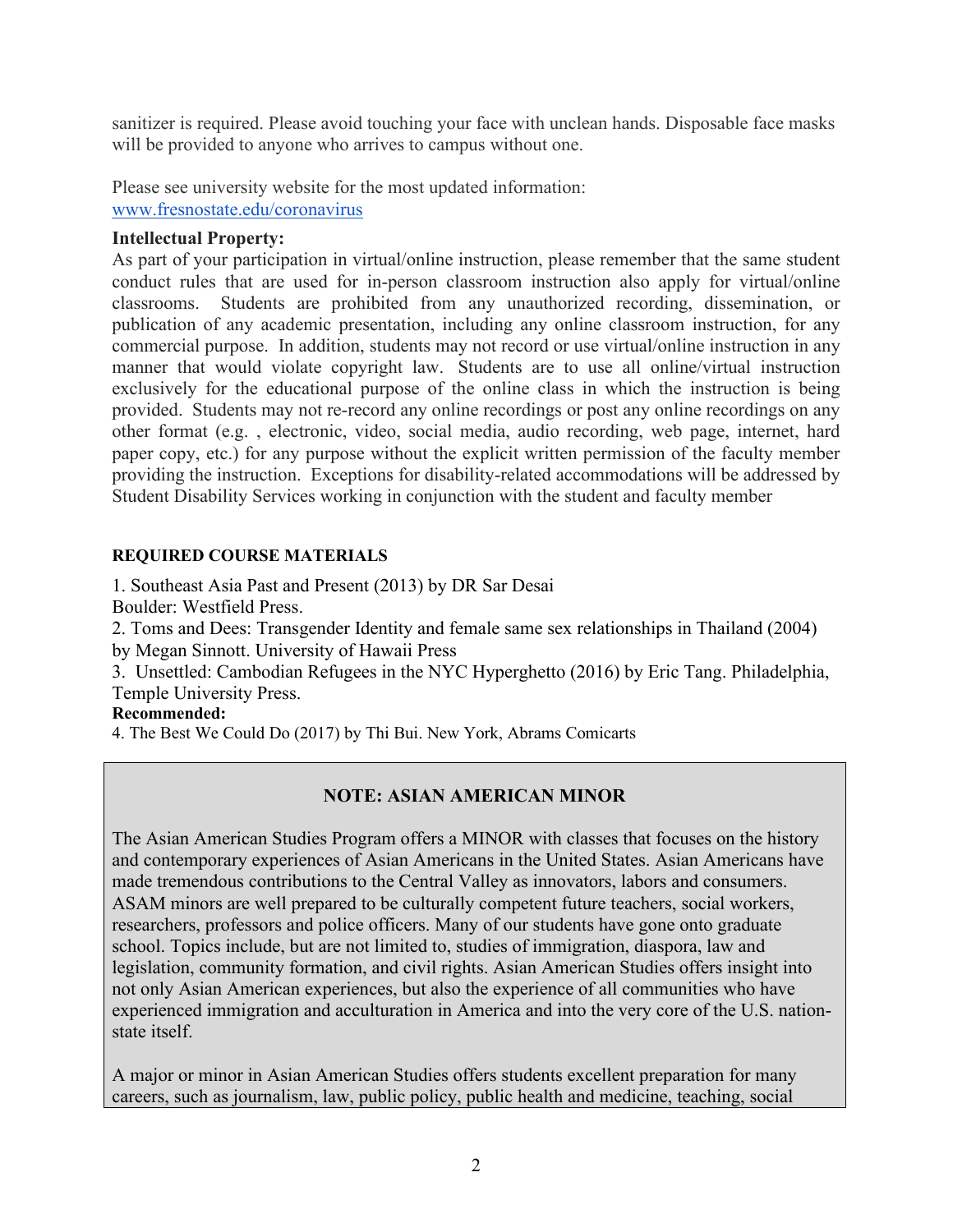work, labor organizing, etc. Courses that fulfill the major requirements also meet many of the GE and Writing requirements necessary for graduation. Asian American Studies, therefore, amplifies your college record, making you more competitive on the job market and in graduate school applications. These course fulfills that minor and SE Asia Certificate and you can double count the course.

Select from ANTH2, ASAM110, AFS 1 (6 units) Select from ASAM 15, 30 (6 units) Select from ASAM 130, 140, 150, 151W, ANTH 123, 124, 125, 130, 180T (9 Units) Total (18 units) Note: The minor also requires a 2.0 GPA and 6 upper-division units in residence.

#### **ASAM151W:** *Asian Eats* **also give you a writing credit that is required by the university**.

• Some courses that you have already taken may also be substituted for the Minor such as Hmong.

#### **Certificate in Southeast Asian Studies**

The Certificate of Southeast Asian Studies requires a minimum of 12 units. Select from the following upper-division courses: ANTH 123, 190; ASAM 110, 138, 140, 190; GEOG 177T; HMONG 100, 101; LING 190; SWRK 181.

The Certificate in Southeast Asian Studies focus on the cultures and peoples of Southeast Asia, and on their communities outside Southeast Asia, especially those in the United States. For further information contact Dr. Banh, jenbanh@mail.fresnostate.edu

#### **COURSE OBJECTIVES:**

- 1. Analyze and become familiar with the socio-political history of SE Asia (ie. Cambodia, Philippines, Laos, Thailand) and SE Asian Americans (i.e., Hmong, Lao, Filipino, Cambodian, Thai)
- 2. Engage and develop critical thinking and writing abilities on emerging SE Asian American communities
- 3. Apply and extend course theories (Model Minority Myth) onto practical endeavors via a class paper.
- 4. Be familiar with new SE Asian American formations and in particular their educational achievements and challenges

Content Standard 1: To know and understand various SE Asian issues and experiences:

1. Read and discuss books al principles: SE Asian history, education, workplace, media representation, "racial" position, and socio-political issues. (The reading is due on the day it appears on the syllabus.)

#### Content Standard 2:

You are required to write a **TEN** 4-paragraph Precis/Summary/Journal response on Canvas to each reading assignment (**Due Friday 12:59pm**). The first three paragraphs are summaries with one quote. The last paragraph is your opinion. No Late assignments will be accepted but you will have an extra credit opportunity to make-up for one journal. You must respond to 2-3 student Precis by **Sunday (12:59pm).**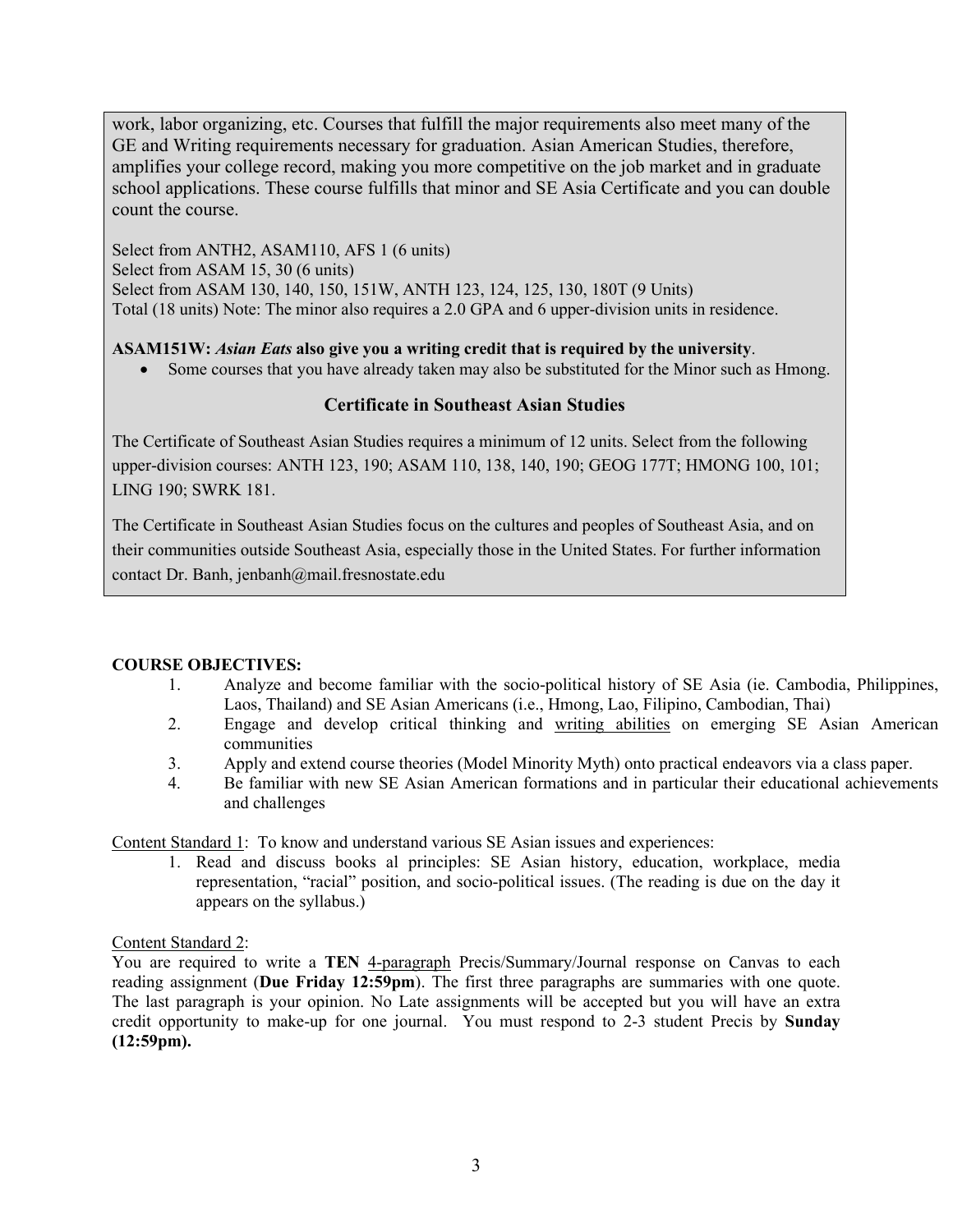Content Standard 3: One 1-1.5 page (single spaced) paper Literature Review on the educational barriers and bridges of one SE Asian American group . (ie. What are the educational Barrier, Bridges and recommendation of Hmong Americans (**Due Week 3**)

Content Standard 4: One 2.5 page (single spaced) paper on the Barrier, Bridges and Recommendations to improve the Graduation rates of one SE Asian American Group **(Due Week 5)**

Content Standard 5: 1.5-page Letter to your descendants on how you are coping with the present times. This will be donated anonymously to the Henry Madden Library as our class contribution to history.(Due Week 12). You have to write a 2-page letter to your great-great-great grandchildren and tell them about yourself and how you survived Covid-19. I want you to mention the resources you used and what you learned in *our class* that will help you thrive in the future. Specifically, I want you to mention the 2K anti- Asian attacks, BLM and protests globally. How did this effect you and what did you do? What do you want your descendants to know about this time?

This letter will be donated to the Henry Madden Library with your name, pseudonym or just age, gender and ethnicity.

## Must Cite in: *Chicago Manuel Sytle- 16 edition*

1. All text must be **single-spaced** and with Times New Roman font size 12 on 8.5 x 11 inch white paper. Text should be left justified with all margins at least 1 inch

#### . **COURSE OUTCOMES**

- Students will know the history of SE Asia in order to get a deeper understanding of world politics and how it connects to them and their community.
- Students will be able to search a AnthroSource database using flexible vocabulary in order to retrieve articles that are on-target and topic-relevant to produce a literature Review, Paper and/or InfoGraphic on SE Asia and SE Asian Americans.
- Students will be able to read topic-relevant SE Asian Ethnographies in order to have a comprehensive knowledge of the region and how it effects current SE Asian Americans today
- Students will be able to improve critical thinking and writing skills by writing 10 Journal summaries, Literature Review, and a research paper.
- Students will be able master critical verbal skills via a debate on SE Asian and SE Asian American politics (i.e., Deportations of Cambodians, Shamanism, and Asian Hegemonic Power)

**ATTENDANCE:** All classes will be prefilmed and there will be optional discussion sessions. While not required it is highly recommended to help you understand the material better. Please refer to the university absence policy found here: http://www.fresnostate.edu/mapp/documents/apm/232.pdf

**All Classes are Prefilmed**: Discussion Attendance is NOT required but suggested on Optional Discussion Day.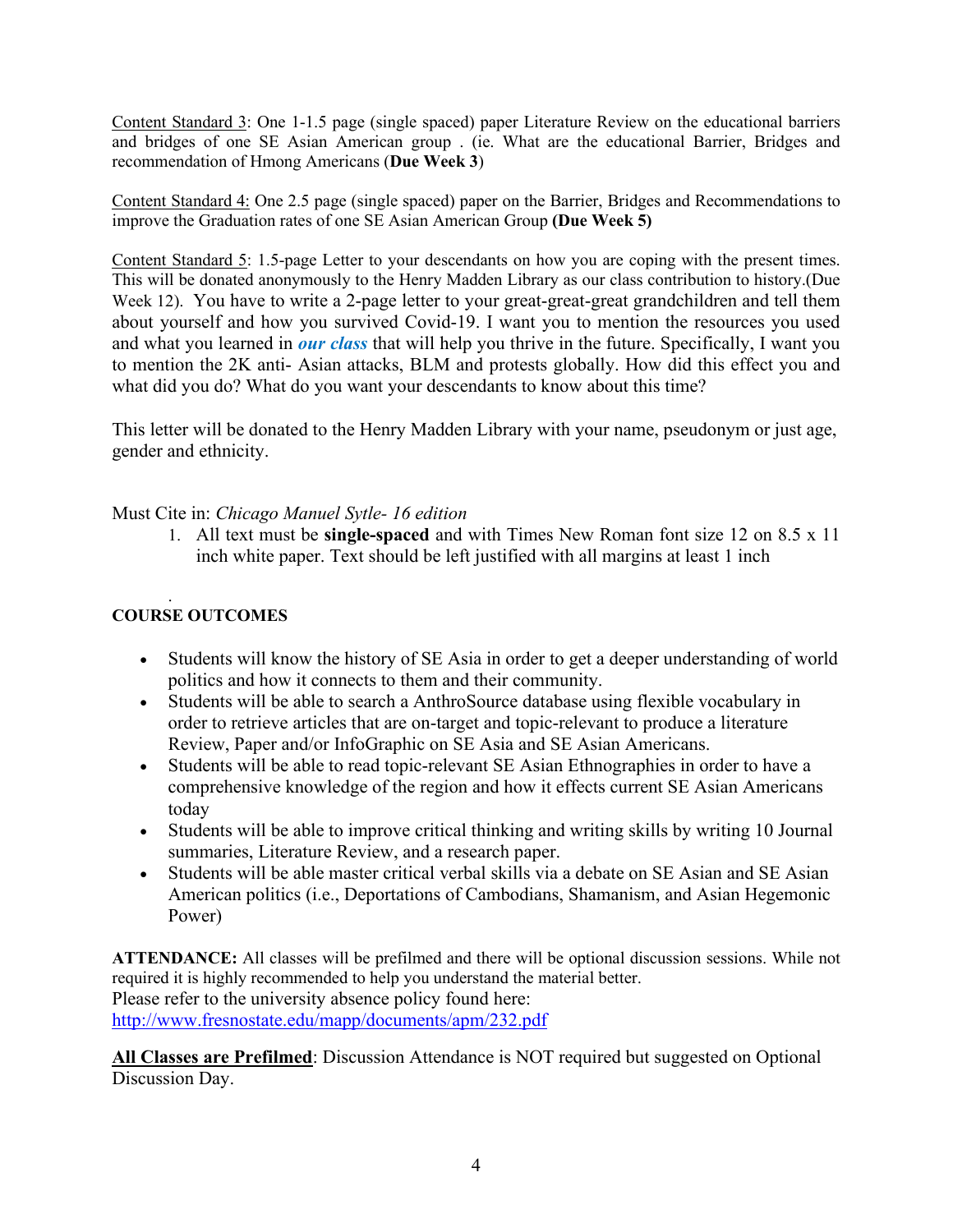Attendance and participation are vital components to the understanding and learning of course content. It is expected that this class is a high priority for you and that you will attend and be prepared for all class sessions. It is impossible to make-up a collegial discussion. Therefore, all students are expected to be at each class **on time** and for the entire duration of the class, complete assigned readings and assignments on time, and participate in class discussions and activities. Sickness, sports, childbirth, deaths, and family events will not be counted as an absence if you show some sort of documentation.

It is usually expected that students will spend approximately two hours of study time outside of class for every one hour in class. Since this is a 3-unit class, you should expect to study an average of **six hours** outside of class each week. Some students may need more outside study time and some less.

NOTE: Assignments not turned in because of an absence, either ones assigned on the schedule or ones assigned on earlier days in class, will be late, or missed (depending on when you turn it in finally, see the guidelines for late and missed assignments below). Any absence due to a university-sponsored group activity (e.g., sporting event, band, etc.) will not count against you, as stipulated by university policy AMP232, as long as you have FIRST provided written documentation in the first 2 weeks of the semester of all absences. This same policy applies if you have mandatory military-related absences (e.g., deployment, work, duty, etc.), unplanned medical short-term serious and compelling medical condition, or when there is a death or serious illness in the immediate family.

# **MAKE FOUR FRIENDS to ask questions or if miss class**<br>1. 2 3 4.

**1.\_\_\_\_\_\_\_\_\_\_\_\_ 2\_\_\_\_\_\_\_\_\_\_\_\_\_\_\_\_ 3\_\_\_\_\_\_\_\_\_\_\_\_\_\_4.\_\_\_\_\_\_\_\_\_\_\_\_\_\_\_\_\_\_\_**

The college policy states that it is the student responsibility to drop a class no longer attended. Your failure to drop the class in a timely manner may result in a "W" or "F" on your academic record. Please discuss any changes in class attendance with the instructor.

**STANDARDS OF STUDENT CONDUCT:** Student conduct at California State Fresno must conform to the College rules and regulations. Violations of such rules and regulations may result in disciplinary actions. Plagiarism is defined as three or more words taken from another source without citing it. [When in doubt cite everything you take from another author.] Please refer to the Schedule of Classes for regulations and rules.

**STATEMENT OF REASONABLE ACCOMMODATION**: In support of the American with Disabilities Act (ADA), reasonable accommodation will be provided to any student who is registered with the Disabled Student Services and requests accommodation. Upon identifying themselves to the instructor and the university, students with disabilities will receive reasonable accommodation for learning and evaluation. For more information, contact Services to Students with Disabilities in the Henry Madden Library, Room 1202 (278-2811).

**HONOR CODE:** "Members of the Fresno State academic community adhere to principles of academic integrity and mutual respect while engaged in university work and related activities." You should:

- a) understand or seek clarification about expectations for academic integrity in this course (including no cheating, plagiarism and inappropriate collaboration)
- b) neither give nor receive unauthorized aid on examinations or other course work that is used by the instructor as the basis of grading.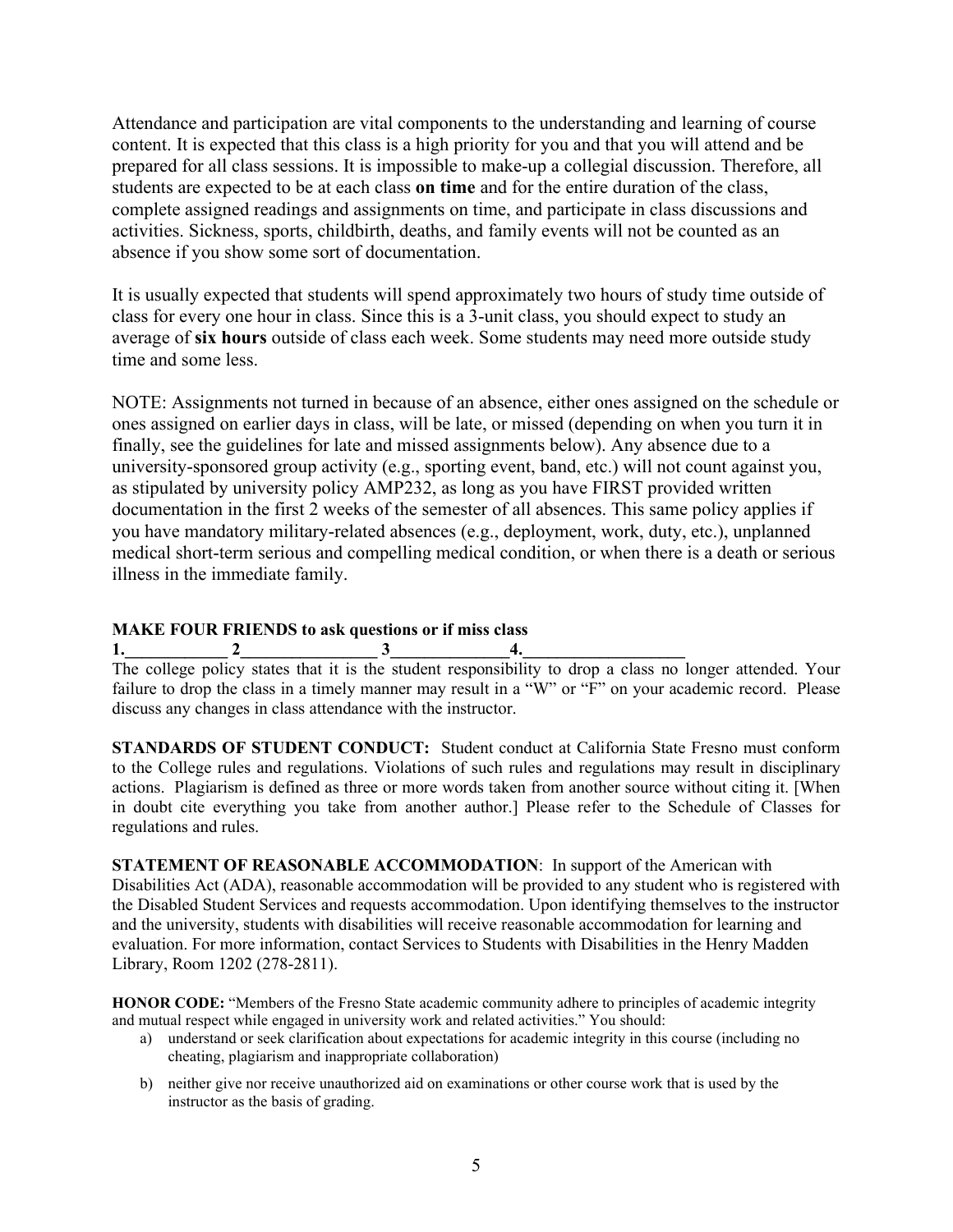c) take responsibility to monitor academic dishonesty in any form and to report it to the instructor or other appropriate official for action.

Cheating and Plagiarism: Cheating is the actual or attempted practice of fraudulent or deceptive acts for the purpose of improving one's grade or obtaining course credit; such acts also include assisting another student to do so.. Penalties for cheating and plagiarism range from a 0 or F on a particular assignment, through an F for the course, to expulsion from the university. For more information on the University's policy regarding cheating and plagiarism, refer to the Class Schedule (Legal Notices on Cheating and Plagiarism) or the University Catalog (Policies and Regulations).

Copyright Policy: Copyright laws and fair use policies protect the rights of those who have produced the material. The copy in this course has been provided for private study, scholarship, or research.

Disruptive Classroom Behavior: The classroom is a special environment in which students and faculty come together to promote learning and growth. It is essential to this learning environment that respect for the rights of others seeking to learn, respect for the professionalism of the instructor, and the general goals of academic freedom are maintained

Computers: At California State University, Fresno, computers and communications links to remote resources are recognized as being integral to the education and research experience. Every student is required to have his/her own computer or have other personal access to a workstation (including a modem and a printer) with all the recommended software. The minimum and recommended standards for the workstations and software, which may vary by academic major, are updated periodically and are available from Information Technology Services

For free tutoring on campus, contact th[e Learning Center](http://www.fresnostate.edu/learningcenter) [\(http://fresnostate.edu/studentaffairs/lrc\)](http://fresnostate.edu/studentaffairs/lrc) in the Collection Level (basement level) of the Henry Madden Library. You can reach them by phone at 559.278.3052.

Our campus has develope[d SupportNet](http://fresnostate.edu/studentaffairs/lrc/supportnet/) [\(http://fresnostate.edu/studentaffairs/lrc/supportnet\)](http://fresnostate.edu/studentaffairs/lrc/supportnet) to connect students with specific campus resources promoting academic success. Students may be referred to it if you believe they need the services provided by SupportNet to succeed in your course.

This syllabus and schedule are subject to change in the event of extenuating circumstances.

STUDENT HANDBOOK WEB PAGE IS LOCATED AT:

[HTTP://WWW.FRESNOSTATE.EDU/STUDENTAFFAIRS/DIVISION/GENERAL/STUDENTHANDBOOK/.](http://www.fresnostate.edu/studentaffairs/division/general/studenthandbook/)

## **GE Program ePortfolio Requirement for Students and GE SLOs on Syllabi:**

If you are an incoming freshmen or transfer student in Fall 2018 or later, you are required to create a GE Portfolio and upload an artifact for this course that addresses one of the GE Learning Outcomes.

Canvas will be used as the digital repository where you'll upload artifacts that were previously assigned in specific GE courses (assignments such as papers, recorded speeches, PowerPoints, quizzes, presentations, analytical essays, etc.). You will automatically be enrolled in a GE Program Portfolio Canvas course to complete this requirement.

## **All written assignments from this class go into your portfolio.**

## **GRADED POINT SYSTEM**

Point distribution will be as follows:

| <b>ASSIGNMENT</b>                                         | <b>POINTS POSSIBLE</b> |
|-----------------------------------------------------------|------------------------|
| 10 Precis- Summary Journals                               | 200                    |
| Literature Review                                         | <b>100</b>             |
| Paper 1# SE Asian American Education Barrier, Bridges and | 200                    |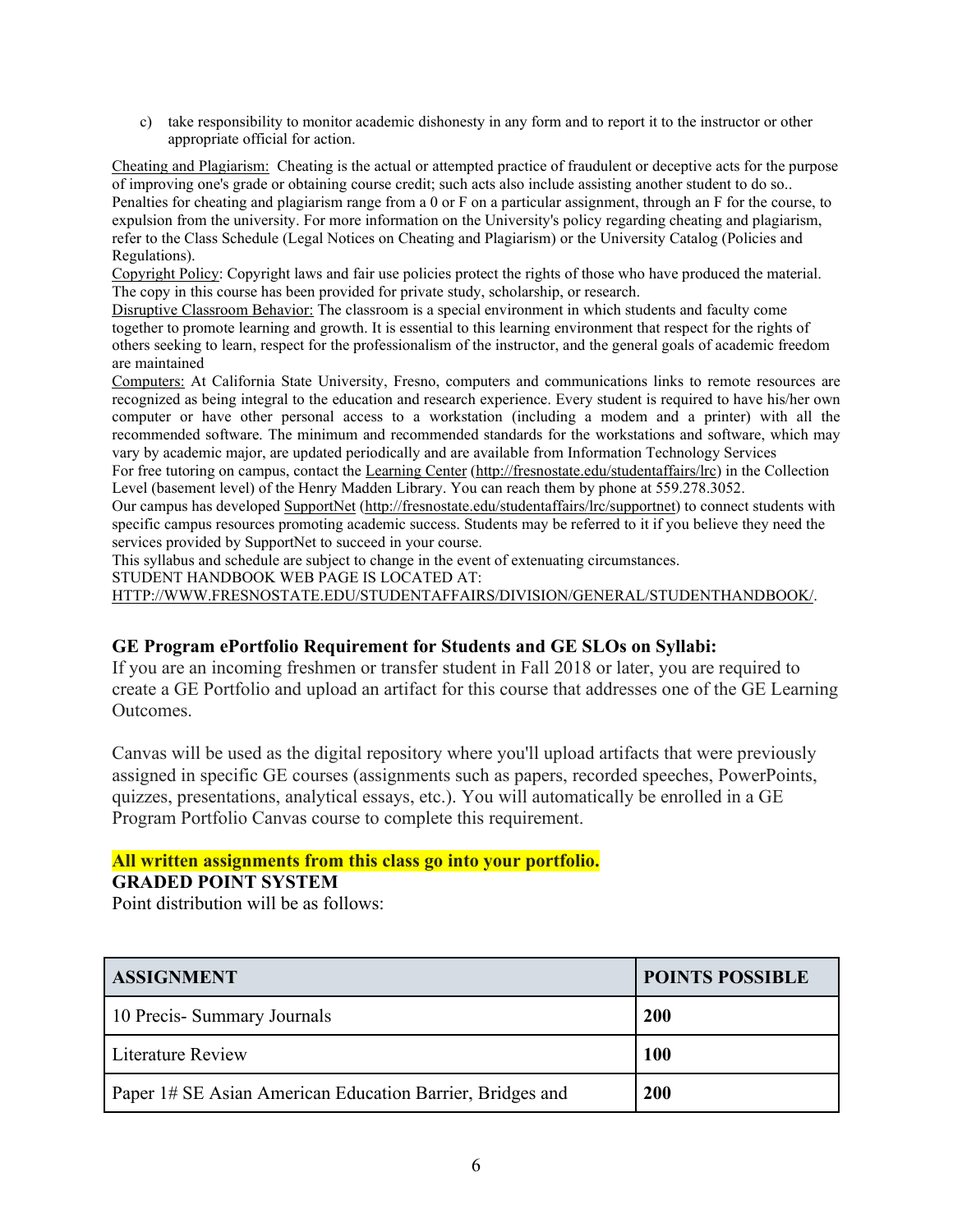| Recommendations for Academic Success |     |
|--------------------------------------|-----|
| Quizzes                              | 100 |
| Letter to My Descendent              | 100 |
| $TOTAL = 700$                        |     |

| <b>Grading Scale:</b> |   |
|-----------------------|---|
| $100\% - 90\%$        | A |
| $89\% - 80\%$         | B |
| $79\% - 70\%$         | C |
| $69\% - 60\%$         | D |
| $59\%$ - below        | н |

\*No Late work is accepted unless there is a documented reason. Please read the Fresno State academic catalogue for further explanation.<http://www.fresnostate.edu/catalog/academic-regulations>

| <b>Due Dates</b>                  |                                           |
|-----------------------------------|-------------------------------------------|
| Precis                            | Every Fri 12:59pm                         |
| Reply to 2 Students               | Every Sunday 12:59pm                      |
| <b>Literature Review</b>          | Sept 8, 2020                              |
| Quiz 1#, Quiz 2#, Quiz $3#$       | Sept 17, 2020, Oct 15, 2020, Nov 12, 2020 |
| Paper 1#: Barrier and Bridges,    | Sept 22, 2020                             |
| Recommendation for SE Asian Group |                                           |
| Letter to My Descendent           | Dec 8, 2020                               |
|                                   |                                           |

| <b>Due Date</b> | Precis ALL Due at 12:59pm * 3 responses<br>to fellows Sunday 12:59pm |
|-----------------|----------------------------------------------------------------------|
| Fri., Sept 4    | Precis $1#$ Due                                                      |
| Fri., Sept 11   | Precis 2# Due                                                        |
| Fri., Sept 18   | Precis 3# Due                                                        |
| Fri., Sept 25   | Precis 4# Due                                                        |
| Fri., Oct 2     | Precis 5# Due                                                        |
| Fri., Oct 9     | Precis 6# Due                                                        |
| Fri., Oct 16    | Precis 7# Due                                                        |
| Fri., Oct 23    | Precis 8# Due                                                        |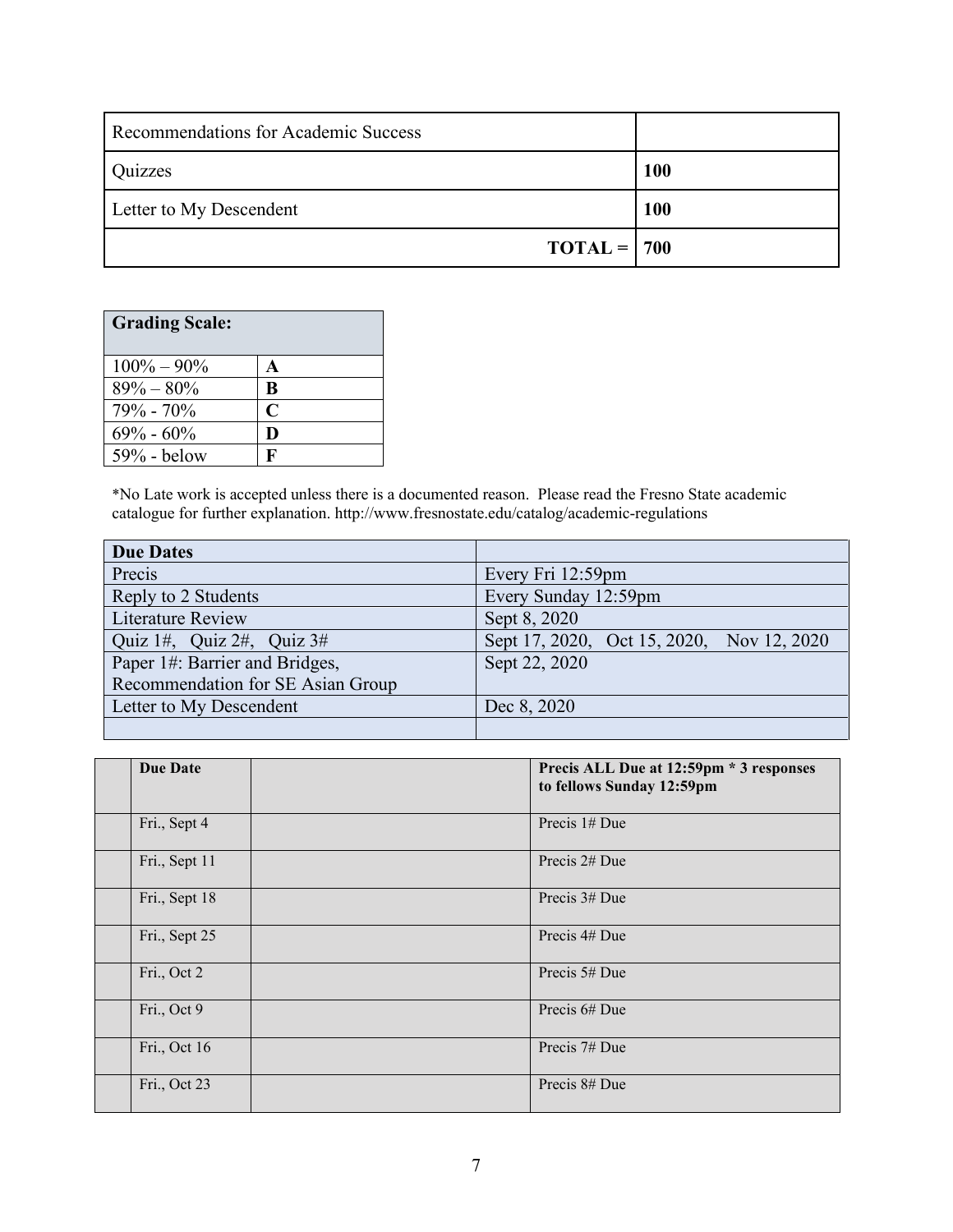| Due Date     |                    | Precis ALL Due at 12:59pm * 3 responses<br>to fellows Sunday 12:59pm |
|--------------|--------------------|----------------------------------------------------------------------|
| Fri., Oct 30 |                    | Precis 9# Due                                                        |
| Fri., Nov 6  |                    | Precis 10# Due                                                       |
| Fri., Nov 13 |                    | Makeup Precis 1#                                                     |
| Fri., Nov 20 |                    | Makeup Precis 2#                                                     |
| Fri., Nov 27 | Thanksgiving Break |                                                                      |

## **Tentative Course Schedule**

| Week                   | Date            | <b>Topic</b>                                                                            | <b>Reading Assignment</b>                                                                                                                  |
|------------------------|-----------------|-----------------------------------------------------------------------------------------|--------------------------------------------------------------------------------------------------------------------------------------------|
| Week 0                 | Thu., Aug<br>20 | 1. Syllabus overview.<br>2. Purchase: SE Asia by D.R.<br>SarDesai                       | Come to class having read the article $by$<br>the due date                                                                                 |
| Week 1:<br>Module<br>1 | Tue., Aug<br>25 | SE Asian American Education                                                             | Complicating the Image of Model<br>Minority Success: A review of SE Asian<br>Education By Bic Ngo and Stacey Lee<br><b>2007 AERA</b>       |
|                        | Thu., Aug<br>29 |                                                                                         |                                                                                                                                            |
| Week 2<br>Module<br>2  | Tue., Sept 1    | Asian American Education Lit.<br>Review                                                 | A critical Review of the Model Minority<br>Myth Selected Literature on Asian<br>Americans in Higher Education by Oi Yan<br>Poon et al AERA |
|                        |                 | Chap 1: The Land and its People<br>Chap 2: Early Kingdoms in<br>Mainland Southeast Asia | *Must Purchase Southeast Asia: Past and<br>Present by D. R. SarDesai<br>Read chap 1-2 [D.R. SarDesai]<br>Skim chap 5-6                     |
|                        |                 |                                                                                         |                                                                                                                                            |
|                        | Thu., Sept 3    | Chap 3: Early Kingdoms of<br>Sumatra and Java                                           | Read chap 3-4 [SarDesai]<br>Skim chapter 7-8                                                                                               |
|                        |                 | Chap 4: The rise of new States                                                          | Precis 1# Due Sept 4, 2020 12:59pm,                                                                                                        |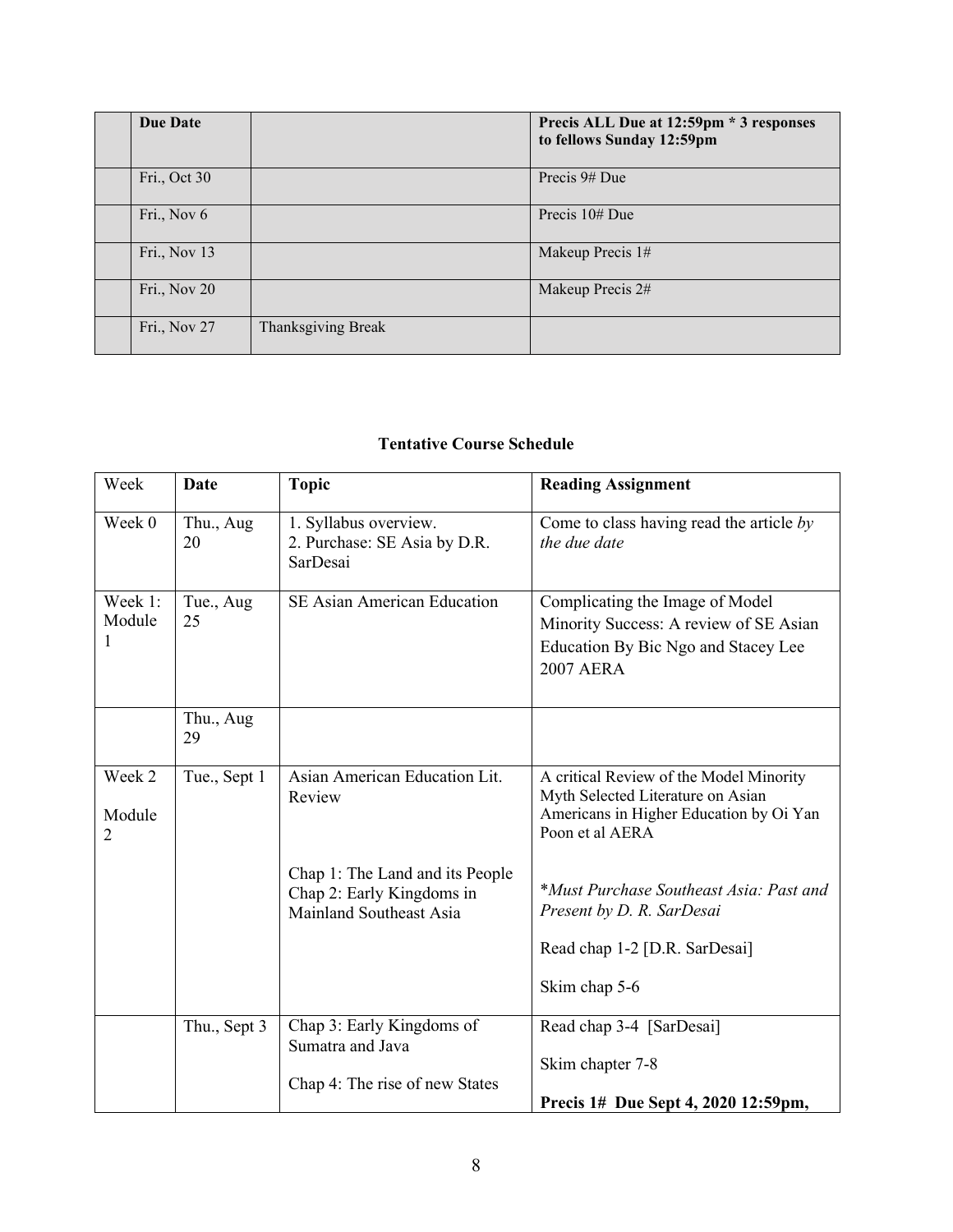|                       |                                  |                                                                                                                                                                                                      | Sunday is the 3 reply comments                                                                                                                                                                                                                                                                                                                                                |
|-----------------------|----------------------------------|------------------------------------------------------------------------------------------------------------------------------------------------------------------------------------------------------|-------------------------------------------------------------------------------------------------------------------------------------------------------------------------------------------------------------------------------------------------------------------------------------------------------------------------------------------------------------------------------|
| Week 3<br>Module<br>3 | Tue., Sept 8                     | Chapter 10: The French in<br>Vietnam and Cambodia<br>Chapter 11: Thailand Remains<br>Independent                                                                                                     | <b>***SE Asian American Education</b><br>Literature Review Due. Sept 8, 11:59pm<br>***<br>Read chap 10-11 [SarDesai]<br>Skim chap. 9                                                                                                                                                                                                                                          |
|                       | Thu., Sept<br>10                 | Chapter 13: The Filipino Urge for<br>Freedom from Spanish and US<br>Rule                                                                                                                             | Read chapter 13,<br>Recommended Chap 19<br>Precis 2# Due Sept 11, 2020 12:59pm,<br>Sunday is the 3 reply comments                                                                                                                                                                                                                                                             |
| Week 4<br>Module<br>4 | Tue., Sept<br>15                 | Chapter 18: The Nationalist<br>Movements: Malaya, Cambodia,<br>and Laos<br>Chapter 24: Malaysia, Singapore<br>and Brunei<br>Chapter 25: Nationalism and<br>Communism in Vietnam<br>Cambodia and Laos | Read Chap 18, 24, 25<br>Skim Chap 24                                                                                                                                                                                                                                                                                                                                          |
|                       | Thu., Sept<br>17<br>Fri, Sept 11 | Calling in the Soul: Gender<br>and the Cycle of Life in a<br>Hmong Village<br>(reading is in the Module)                                                                                             | Chapter 1: Hmong Cosmology: A<br>Balance of Opposites Chapter 2: Mothers,<br>Daughters, and Wives (reading is in<br>Module)<br><b>Purchase New Book Unsettled:</b><br><b>Cambodians By Eric</b><br>Tang*introduction pg 1<br><b>Quiz 1: Opens at 11am Thurs to 11am</b><br><b>Friday (24 hours)</b><br>Precis 3# Due Sept 11, 2020 12:59pm,<br>Sunday is the 3 reply comments |
| Week 5                | Tue., Sept                       | Hmong concepts of Death, Power                                                                                                                                                                       | Chapter 4: Death: The Journey to the                                                                                                                                                                                                                                                                                                                                          |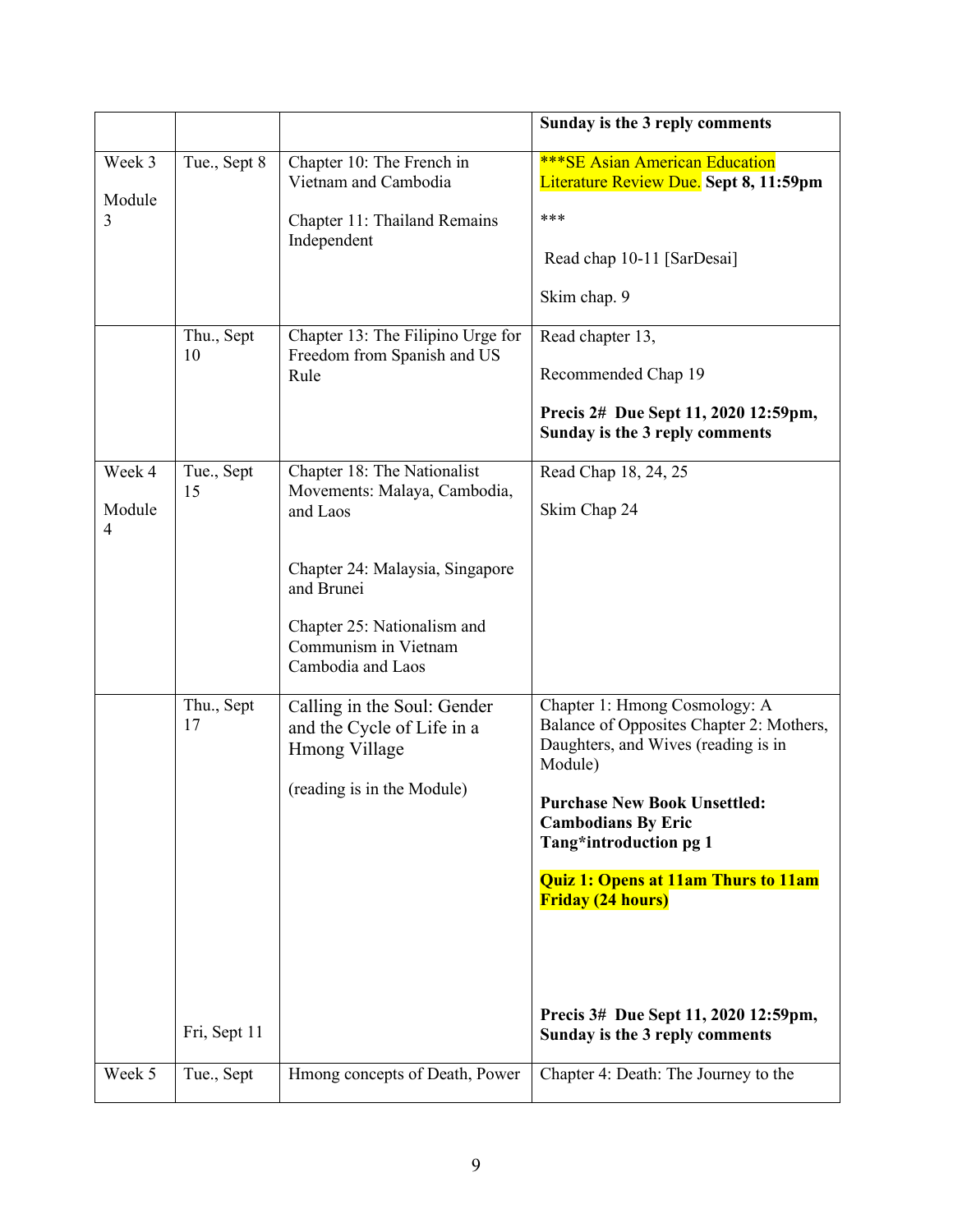| Module      | 22               | and Gender                | <b>Land of Darkness</b>                                                                                                                                                                                                                                                                                                                                                                                                                                    |
|-------------|------------------|---------------------------|------------------------------------------------------------------------------------------------------------------------------------------------------------------------------------------------------------------------------------------------------------------------------------------------------------------------------------------------------------------------------------------------------------------------------------------------------------|
| 5           |                  |                           | Chapter 5: Reflections on Power, Gender<br>and the cycle of Life                                                                                                                                                                                                                                                                                                                                                                                           |
|             |                  |                           | Watch the The Hmong and The Secret<br>War:                                                                                                                                                                                                                                                                                                                                                                                                                 |
|             |                  |                           | https://www.pbs.org/video/the-<br>hmong-and-the-secret-war-zwwpgu/<br>In 1961, four years before the Vietnam War, the<br>CIA funded a Secret War in Laos. The Hmong<br>became CIA's surrogate army, fighting and<br>preventing Communism from consuming the<br>country of Laos. Watch as questions about the<br>Secret War in Laos during the Vietnam War and<br>the circumstances that brought the Hmong to<br>America are explored. (Source: Valley PBS) |
|             |                  |                           | <b>Paper 1# Barrier and Bridges to X SE</b><br><b>Asian American Group Due (11:59pm)</b>                                                                                                                                                                                                                                                                                                                                                                   |
|             |                  |                           | *10% Late Fee per day late and not<br>accepted after 2 week.                                                                                                                                                                                                                                                                                                                                                                                               |
|             |                  |                           |                                                                                                                                                                                                                                                                                                                                                                                                                                                            |
|             | Thu., Sept<br>24 | War/Time                  | <b>Unsettled: Cambodian Refuggees in a</b><br><b>NYC Hyper Ghetto By Eric Tang</b>                                                                                                                                                                                                                                                                                                                                                                         |
|             |                  |                           | Chap 1 [Tang]                                                                                                                                                                                                                                                                                                                                                                                                                                              |
|             |                  |                           |                                                                                                                                                                                                                                                                                                                                                                                                                                                            |
|             | Fri, Sept 25     |                           | Precis 4# Due Sept 25, 2020 12:59pm,<br>Sunday is the 3 reply comments                                                                                                                                                                                                                                                                                                                                                                                     |
| Week 6      | Tue., Sept       | Housed in the HyperGhetto | Chap 2 [Tang]                                                                                                                                                                                                                                                                                                                                                                                                                                              |
| Module<br>6 | 29               |                           |                                                                                                                                                                                                                                                                                                                                                                                                                                                            |
|             | Thu., Oct 1      | <b>Welfare Resistance</b> | Chap 3 [Tang]                                                                                                                                                                                                                                                                                                                                                                                                                                              |
|             |                  |                           |                                                                                                                                                                                                                                                                                                                                                                                                                                                            |
|             | Fri, Oct 2       |                           | Precis 5# Due Oct 2, 2020 12:59pm,<br>Sunday is the 3 reply comments                                                                                                                                                                                                                                                                                                                                                                                       |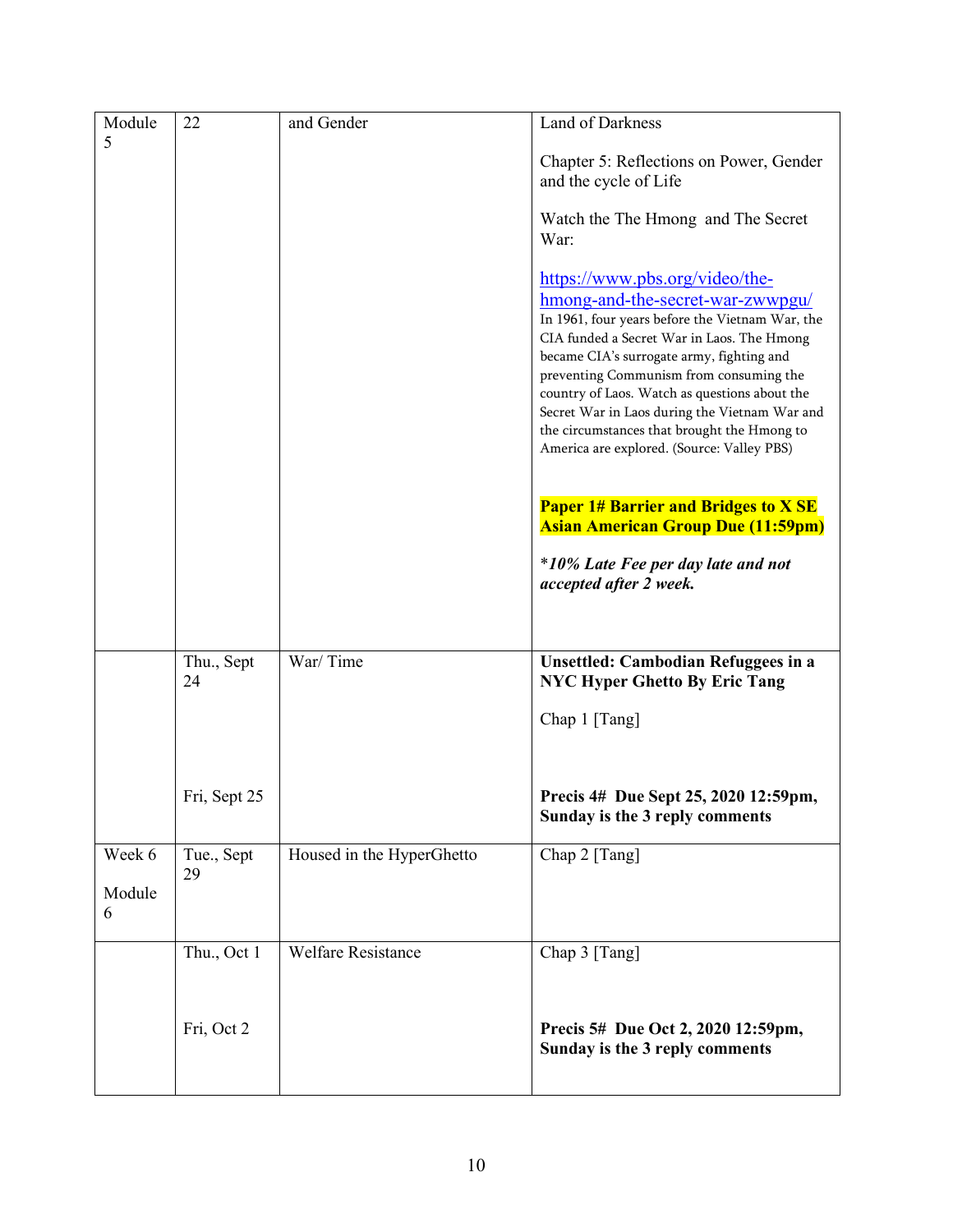| Week 7           | Tue., Oct 6  |                      | *No optional discussion                                                |
|------------------|--------------|----------------------|------------------------------------------------------------------------|
| Module<br>$\tau$ |              |                      |                                                                        |
|                  |              |                      |                                                                        |
|                  | Thu., Oct 8  | Film: Sentenced Home | Watch: Sentenced Home<br>https://www.youtube.com/watch?v=az            |
|                  |              |                      | zdELF1pyM&t=1s                                                         |
|                  | Fri, Oct 9   |                      | Precis 6# Due Oct 9, 2020 12:59pm,                                     |
|                  |              |                      | Sunday is the 3 reply comments                                         |
| Week 8           | Tue., Oct 13 |                      | Let's Create the Quiz together                                         |
| Module<br>8      |              |                      |                                                                        |
|                  | Thu., Oct 15 | Workfare Encampments | Chap 4 [Tang]                                                          |
|                  |              |                      | <b>Quiz 2: Opens at 11am Thurs to 11am</b><br><b>Friday (24 hours)</b> |
|                  | Fri, Oct 16  |                      | Precis 7# Due Oct 16, 2020 12:59pm,<br>Sunday is the 3 reply comments  |
| Week 9           | Tue., Oct 20 |                      | *No Optional Discussion                                                |
| Module<br>9      |              |                      |                                                                        |
|                  | Thu., Oct 22 | Sweatshops           | Chap 5 [Tang]                                                          |
|                  | Fri, Oct 23  |                      | Precis 8# Due Oct 23, 2020 12:59pm,<br>Sunday is the 3 reply comments  |
| Week 10          | Tue., Oct 27 |                      | *No Optional Discussion                                                |
| Module<br>10     |              |                      |                                                                        |
|                  | Thu., Oct 29 | Motherhood           | Chap 6 [Tang]                                                          |
|                  | Fri, Oct 30  |                      | Precis 9# Due Oct 30, 2020 12:59pm,                                    |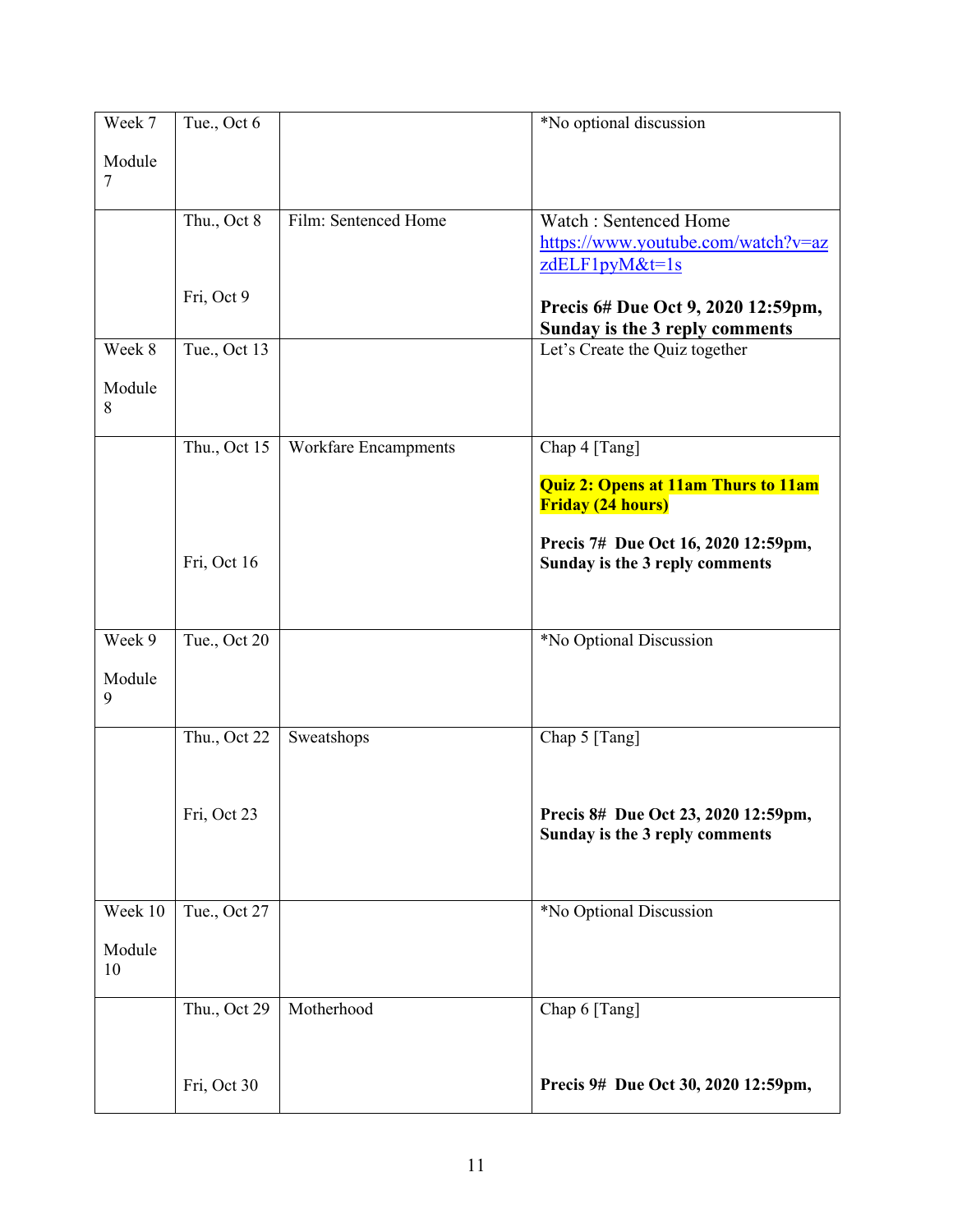|                         |                 |                                          | Sunday is the 3 reply comments                                                                                                                                                |
|-------------------------|-----------------|------------------------------------------|-------------------------------------------------------------------------------------------------------------------------------------------------------------------------------|
| Week 11                 | Tue., Nov 3     |                                          | No Optional Discussion                                                                                                                                                        |
| Module<br>11            |                 |                                          | *If you are curious about your quirky<br>prof and why I teach the way I do.<br>Here is my Article:                                                                            |
|                         |                 |                                          | Banh, J. "I Have an Accent in Every<br>Language I Speak!": Shadow History<br>of One Chinese Family's<br>Multigenerational Transnational<br>Migrations. Genealogy 2019, 3, 36. |
|                         |                 |                                          | Genealogy Journal                                                                                                                                                             |
|                         |                 |                                          | https://www.mdpi.com/2313-<br>5778/3/3/36                                                                                                                                     |
|                         | Thu., Nov 5     | "Unsettled"                              | Conclusion                                                                                                                                                                    |
|                         |                 |                                          | *New Book Toms and Dees By Megan<br><b>Sinnott-Introduction</b>                                                                                                               |
|                         |                 |                                          | Film: new year baby (if time permits)                                                                                                                                         |
|                         | Fri, Nov 6      |                                          | Precis 10# Due Nov 6, 2020 12:59pm,<br>Sunday is the 3 reply comments                                                                                                         |
| Week 12                 | Tue., Nov<br>10 | Global Sex                               | Chapter 1 [Simmons]                                                                                                                                                           |
| Module<br>12            |                 |                                          | Let's Create the Quiz together                                                                                                                                                |
|                         | Thu., Nov<br>12 | Gender and Sexual Transitions            | Chapter 2 [Simmons]                                                                                                                                                           |
|                         |                 |                                          | <b>Quiz 3: Opens at 11am Thurs to 11am</b><br><b>Friday (24 hours)</b>                                                                                                        |
|                         | Fri, Nov 13     |                                          | Makeup Precis 1# Due Nov 13, 2020                                                                                                                                             |
| Week 13<br>Module<br>13 | Tue., Nov<br>17 | Ambivalence in Tom and Dee<br>Identities | Chapter 3 [Simmons]                                                                                                                                                           |
|                         | Thu., Nov       | Thai Norms of Gender and                 | Chapter 4 [Simmons]                                                                                                                                                           |